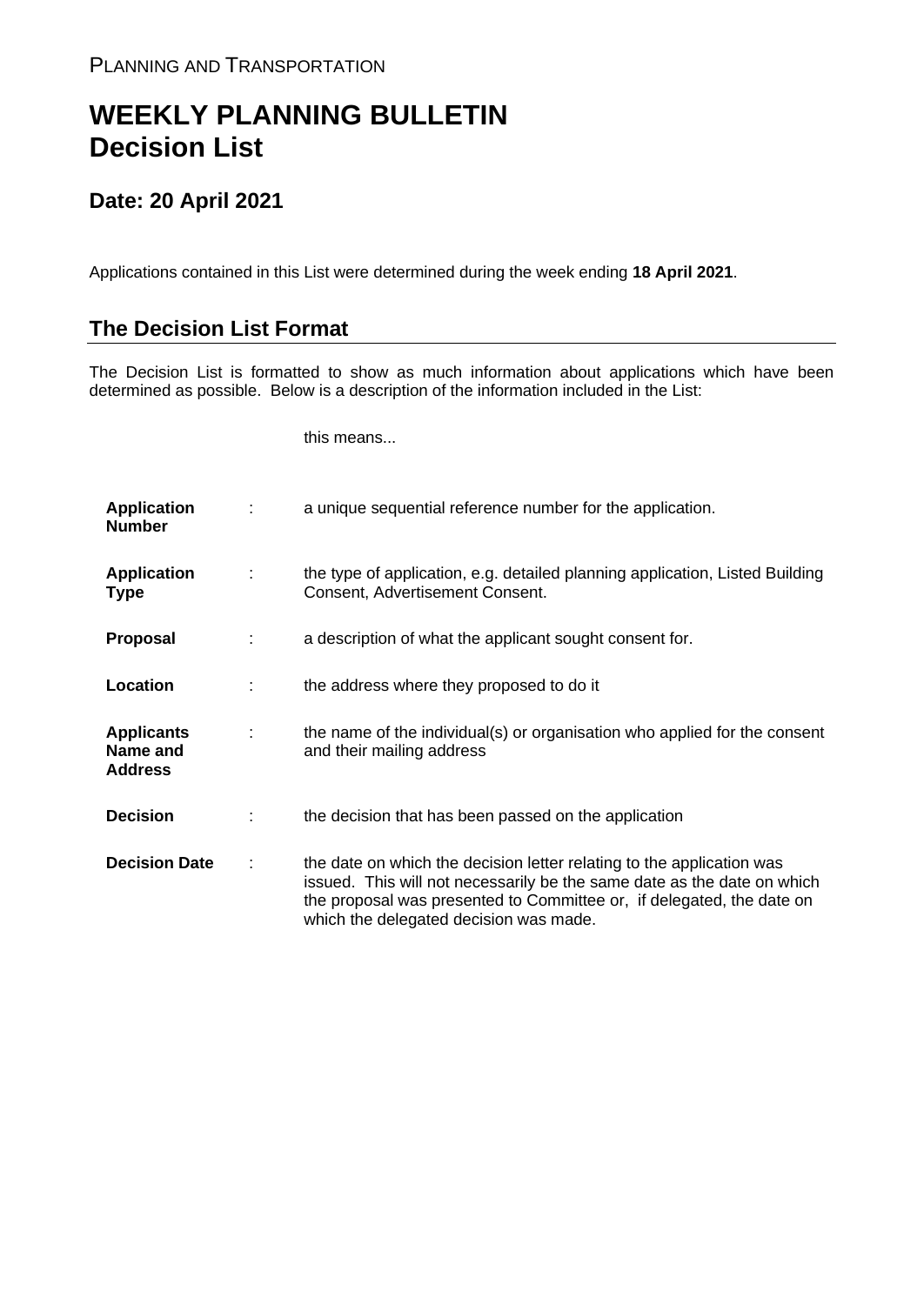| <b>Application No</b><br><b>Application Type</b><br><b>Proposal</b><br>Location<br><b>Applicant</b><br><b>Decision</b><br><b>Decision Issued</b> | P/19/0702/FUL<br><b>Planning Permission</b><br><b>Formation of Wastewater Treatment Works</b><br>Site To The South Of Carbrook Lodge, Larbert<br>Scottish Water, FAO Ms Kathryn Donnelly, Fairmilehead, 55 Buckstone Terrace,<br>Edinburgh, EH10 6XH<br><b>Grant Planning Permission</b><br>14 April 2021<br>View the application details               |
|--------------------------------------------------------------------------------------------------------------------------------------------------|---------------------------------------------------------------------------------------------------------------------------------------------------------------------------------------------------------------------------------------------------------------------------------------------------------------------------------------------------------|
| <b>Application No</b><br><b>Application Type</b><br><b>Proposal</b><br>Location<br><b>Applicant</b><br><b>Decision</b><br><b>Decision Issued</b> | P/21/0049/FUL<br><b>Planning Permission</b><br>Alterations to Flatted Dwelling (Replacement Windows and Installation of Roof<br>Windows)<br>Chance Place, 21A Erngath Road, Bo'ness, EH51 9EH<br>Fraser Mochrie, Chance Place, 21A Erngath Road, Bo'ness, EH51 9EH<br><b>Grant Planning Permission</b><br>16 April 2021<br>View the application details |
| <b>Application No</b><br><b>Application Type</b><br><b>Proposal</b><br>Location<br><b>Applicant</b><br><b>Decision</b><br><b>Decision Issued</b> | P/21/0070/CPL<br>÷<br>Certificate of Lawful Use - Proposed<br><b>Extension to Dwellinghouse</b><br>10 Longdales Road, Falkirk, FK2 7EQ<br>Mr Philip Notarangelo, 10 Longdales Road, Falkirk, FK2 7EQ<br>Certify the Proposed Use / Dev as Lawful<br>16 April 2021<br>View the application details                                                       |
| <b>Application No</b><br><b>Application Type</b><br><b>Proposal</b><br>Location<br><b>Applicant</b><br><b>Decision</b><br><b>Decision Issued</b> | P/21/0073/FUL<br><b>Planning Permission</b><br><b>Extension to Dwellinghouse</b><br>117 Carronshore Road, Carron, Falkirk, FK2 8EH<br>Mr Gavin Hamilton, 117 Carronshore Road, Carron, Falkirk, FK2 8EH<br><b>Grant Planning Permission</b><br>16 April 2021<br>View the application details                                                            |
| <b>Application No</b><br><b>Application Type</b><br><b>Proposal</b><br>Location<br><b>Applicant</b><br><b>Decision</b><br><b>Decision Issued</b> | P/21/0075/FUL<br><b>Planning Permission</b><br><b>Extension to Dwellinghouse</b><br>32 Sunnyside Avenue, Brightons, Falkirk, FK2 0GE<br>Mr & Mrs Graham Lillie, 32 Sunnyside Avenue, Brightons, Falkirk, FK2 0GE<br><b>Grant Planning Permission</b><br>16 April 2021<br>View the application details                                                   |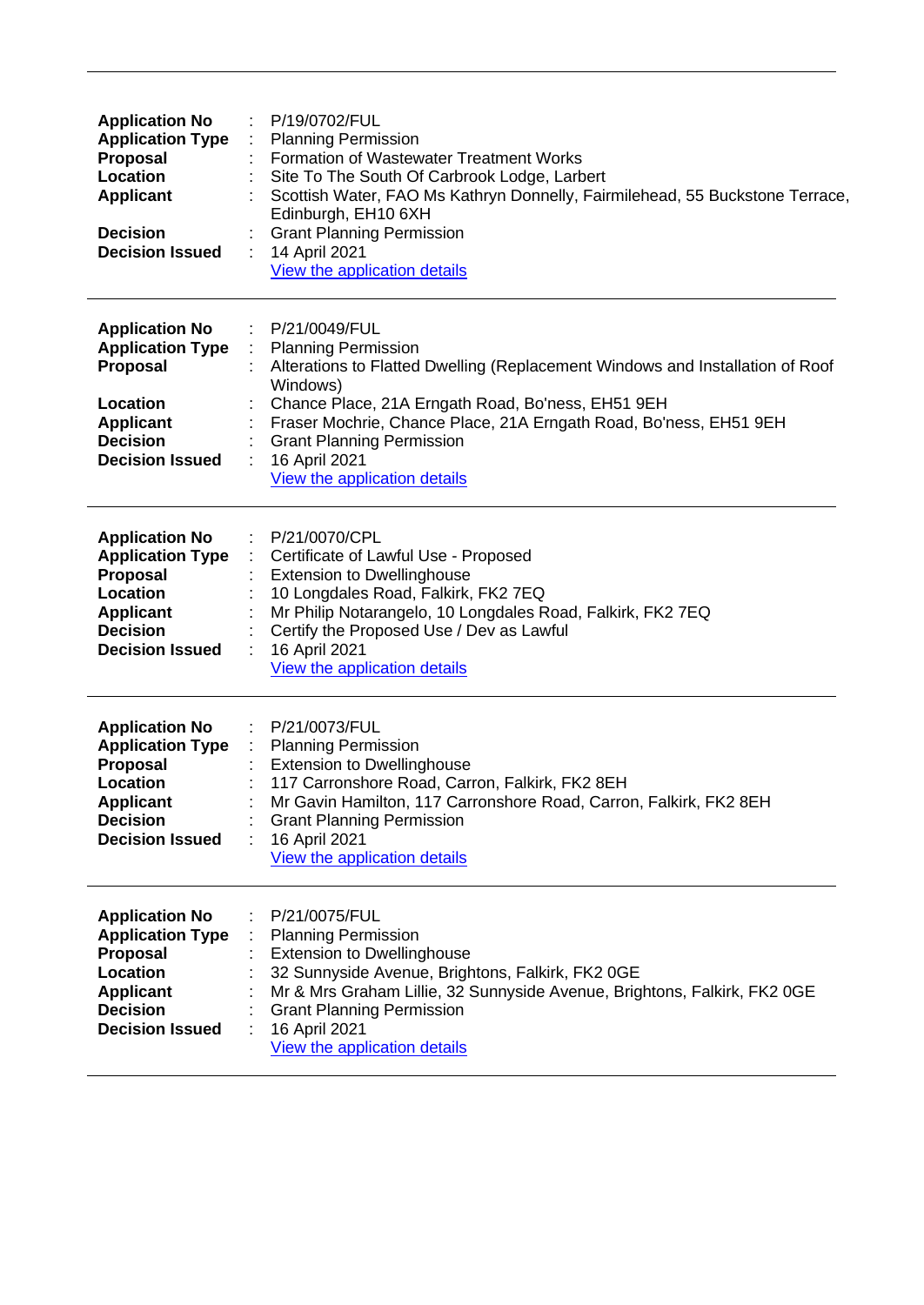| <b>Application No</b><br><b>Application Type</b><br><b>Proposal</b><br>Location<br><b>Applicant</b><br><b>Decision</b><br><b>Decision Issued</b> | P/21/0078/CPL<br>Certificate of Lawful Use - Proposed<br><b>Extension to Dwellinghouse</b><br>6 Lendrick Drive, Maddiston, Falkirk, FK2 0GW<br>Mrs Laura Veitch, 6 Lendrick Drive, Maddiston, Falkirk, FK2 0GW<br>Certify the Proposed Use / Dev as Lawful<br>16 April 2021<br>View the application details                                                    |
|--------------------------------------------------------------------------------------------------------------------------------------------------|----------------------------------------------------------------------------------------------------------------------------------------------------------------------------------------------------------------------------------------------------------------------------------------------------------------------------------------------------------------|
| <b>Application No</b><br><b>Application Type</b><br><b>Proposal</b><br>Location<br><b>Applicant</b><br><b>Decision</b><br><b>Decision Issued</b> | P/21/0085/FUL<br><b>Planning Permission</b><br><b>Extension to Dwellinghouse</b><br>4 Strathyre Place, Falkirk, FK1 5UU<br>Mr Alun Coulter, 4 Strathyre Place, Falkirk, FK1 5UU<br><b>Grant Planning Permission</b><br>16 April 2021<br>View the application details                                                                                           |
| <b>Application No</b><br><b>Application Type</b><br><b>Proposal</b><br>Location<br><b>Applicant</b><br><b>Decision</b><br><b>Decision Issued</b> | P/21/0092/FUL<br><b>Planning Permission</b><br><b>Extension to Dwellinghouse</b><br>25 Cotland Drive, Falkirk, FK2 7GN<br>Mr Josh McGrandles, 25 Cotland Drive, Falkirk, Scotland, FK2 7GN<br><b>Grant Planning Permission</b><br>16 April 2021<br>View the application details                                                                                |
| <b>Application No</b><br><b>Application Type</b><br><b>Proposal</b><br>Location<br><b>Applicant</b><br><b>Decision</b><br><b>Decision Issued</b> | P/21/0095/FUL<br><b>Planning Permission</b><br>Extension and Alterations to Dwellinghouse<br>1 Agricultural Holding, Glasgow Road, Longcroft, Bonnybridge, FK4 1QN<br>Mrs Ann Kilpatrick, 1 Agricultural Holding, Glasgow Road, Longcroft, Bonnybridge,<br><b>FK4 1QN</b><br><b>Grant Planning Permission</b><br>16 April 2021<br>View the application details |
| <b>Application No</b><br><b>Application Type</b><br><b>Proposal</b><br>Location<br><b>Applicant</b><br><b>Decision</b><br><b>Decision Issued</b> | P/21/0105/FUL<br><b>Planning Permission</b><br><b>Extension to Dwellinghouse</b><br>47 Hamilton Crescent, Maddiston, Falkirk, FK2 0NW<br>Mr Bill Moreland, 47 Hamilton Crescent, Maddiston, FK2 0NW<br><b>Grant Planning Permission</b><br>16 April 2021<br>View the application details                                                                       |
| <b>Application No</b><br><b>Application Type</b><br><b>Proposal</b><br>Location<br><b>Applicant</b><br><b>Decision</b><br><b>Decision Issued</b> | P/21/0106/FUL<br><b>Planning Permission</b><br><b>Extension to Dwellinghouse</b><br>10 Lochridge Place, Denny, FK6 5DG,<br>Mr & Mrs Ian Boreland, 10 Lochridge Place, Denny, FK6 5DG<br><b>Grant Planning Permission</b><br>16 April 2021<br>View the application details                                                                                      |